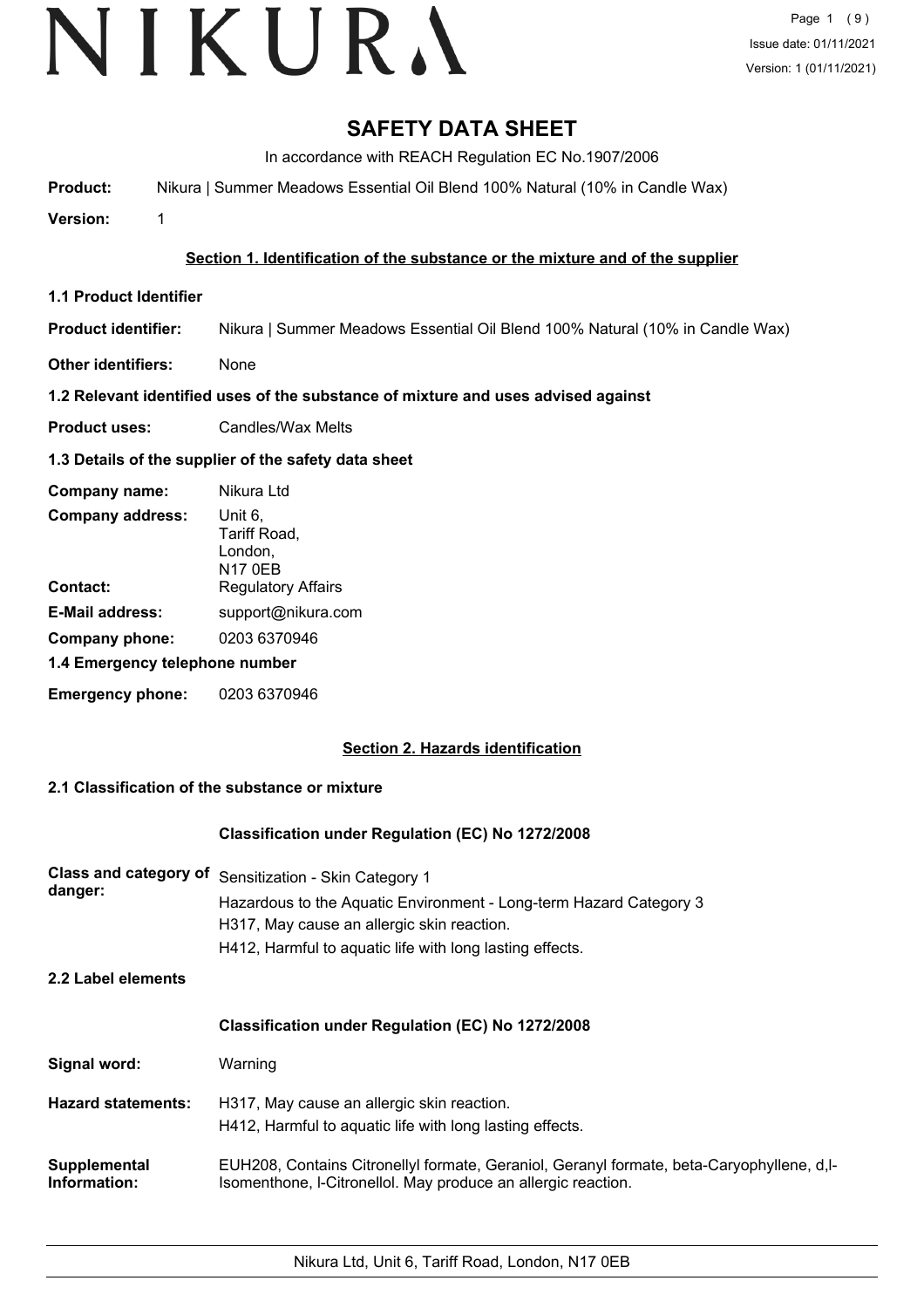# **SAFETY DATA SHEET**

In accordance with REACH Regulation EC No.1907/2006

**Product:** Nikura | Summer Meadows Essential Oil Blend 100% Natural (10% in Candle Wax)

P261, Avoid breathing vapour or dust.

**Version:** 1

**Precautionary statements:**

P272, Contaminated work clothing should not be allowed out of the workplace. P273, Avoid release to the environment. P280, Wear protective gloves/eye protection/face protection. P302/352, IF ON SKIN: Wash with plenty of soap and water. P333/313, If skin irritation or rash occurs: Get medical advice/attention.

P363, Wash contaminated clothing before reuse.

P501, Dispose of contents/container to approved disposal site, in accordance with local regulations.



## **2.3 Other hazards**

**Other hazards:** None

**Section 3. Composition / information on ingredients**

# **3.2 Mixtures**

#### **Contains:**

| <b>Name</b>               | <b>CAS</b> | <b>EC</b> | <b>REACH Registration</b><br>No. | $\frac{9}{6}$ | <b>Classification for</b><br>(CLP) 1272/2008                                                                     |
|---------------------------|------------|-----------|----------------------------------|---------------|------------------------------------------------------------------------------------------------------------------|
| Linalyl acetate           | 115-95-7   | 204-116-4 |                                  | 2.07%         | Skin Irrit. 2-Skin Sens.<br>1B;H315-H317,-                                                                       |
| ILinalool                 | 78-70-6    | 201-134-4 |                                  | 2.05%         | Skin Irrit. 2-Eye Irrit. 2-<br>Skin Sens. 1B:H315-<br>H317-H319.-                                                |
| I-Citronellol             | 7540-51-4  | 231-415-7 |                                  | 0.59%         | Skin Irrit. 2-Eye Irrit. 2-<br>Skin Sens. 1B;H315-<br>H317-H319,-                                                |
| lGeraniol                 | 106-24-1   | 203-377-1 |                                  | 0.51%         | Skin Irrit. 2-Eye Dam.<br>1-Skin Sens. 1; H315-<br>H317-H318.-                                                   |
| beta-Caryophyllene        | 87-44-5    | 201-746-1 |                                  | 0.43%         | Skin Sens. 1B-Asp.<br>Tox 1-Aquatic Chronic<br>4:H304-H317-H413.-                                                |
| <b>l</b> cis-beta-Ocimene | 3338-55-4  | 222-081-3 |                                  | 0.25%         | Flam. Liq. 3-Skin Irrit.<br>2-Asp. Tox 1-Aquatic<br>Acute 1-Aquatic<br>Chronic 2; H226-H304-<br>H315-H400-H411.- |
| d,l-Isomenthone           | 491-07-6   | 207-727-4 |                                  | 0.23%         | Skin Irrit. 2-Skin Sens.<br>1B;H315-H317.-                                                                       |
| Citronellyl formate       | 105-85-1   | 203-338-9 |                                  | 0.22%         | Skin Irrit. 2-Skin Sens.<br>1B;H315-H317,-                                                                       |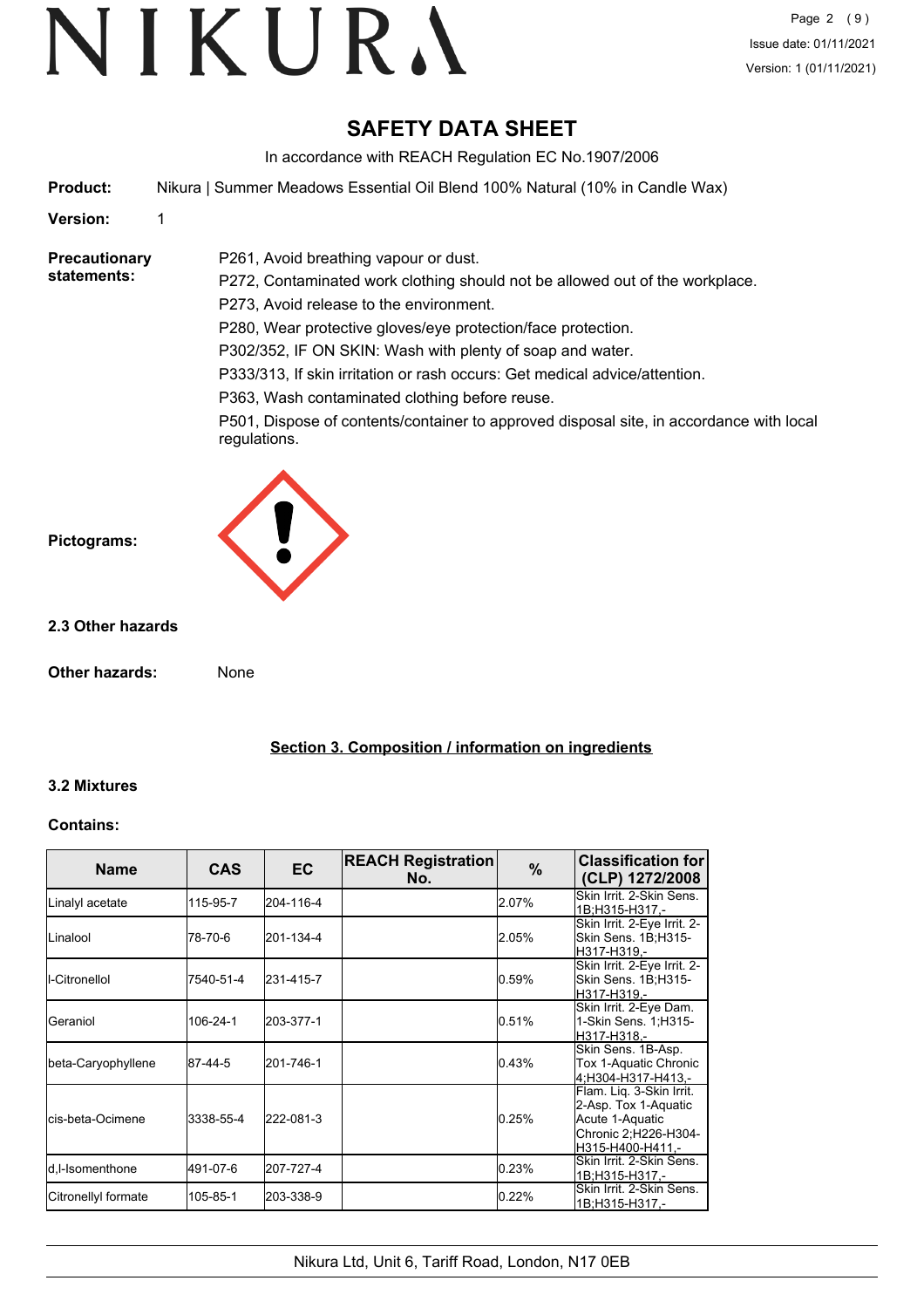# **SAFETY DATA SHEET**

In accordance with REACH Regulation EC No.1907/2006

**Product:** Nikura | Summer Meadows Essential Oil Blend 100% Natural (10% in Candle Wax)

#### **Version:** 1

| Geranyl formate     | 105-86-2   | 203-339-4 | 0.17% | Skin Sens. 1B-Aquatic<br>Acute 1-Aquatic<br>Chronic 2;H317-H400-<br>lH411.- |
|---------------------|------------|-----------|-------|-----------------------------------------------------------------------------|
| Itrans beta-Ocimene | 3779-61-1  |           | 0.16% | Skin Irrit. 2-Aquatic<br>Acute 1-Aquatic<br>Chronic 2;H315-H400-<br>lH411.- |
| Citronellyl tiglate | 24717-85-9 | 246-426-2 | 0.03% | Skin Sens. 1B-Aquatic<br>Acute 1-Aquatic<br>Chronic 1;H317-H410,-           |

## **Substances with Community workplace exposure limits:**

Not Applicable

**Substances that are persistent, bioaccumulative and toxic or very persistent and very bioaccumulative, greater than 0.1%:**

Not Applicable

## **Section 4. First-aid measures**

#### **4.1 Description of first aid measures**

| Inhalation:           | Remove from exposure site to fresh air, keep at rest, and obtain medical attention.          |
|-----------------------|----------------------------------------------------------------------------------------------|
| Eye exposure:         | Flush immediately with water for at least 15 minutes. Contact physician if symptoms persist. |
| <b>Skin exposure:</b> | IF ON SKIN: Wash with plenty of soap and water.                                              |
| Ingestion:            | Rinse mouth with water and obtain medical attention.                                         |

#### **4.2 Most important symptoms and effects, both acute and delayed**

May cause an allergic skin reaction.

#### **4.3 Indication of any immediate medical attention and special treatment needed**

None expected, see Section 4.1 for further information.

#### **SECTION 5: Firefighting measures**

#### **5.1 Extinguishing media**

Suitable media: Carbon dioxide, Dry chemical, Foam.

#### **5.2 Special hazards arising from the substance or mixture**

In case of fire, may be liberated: Carbon monoxide, Unidentified organic compounds.

#### **5.3 Advice for fire fighters:**

In case of insufficient ventilation, wear suitable respiratory equipment.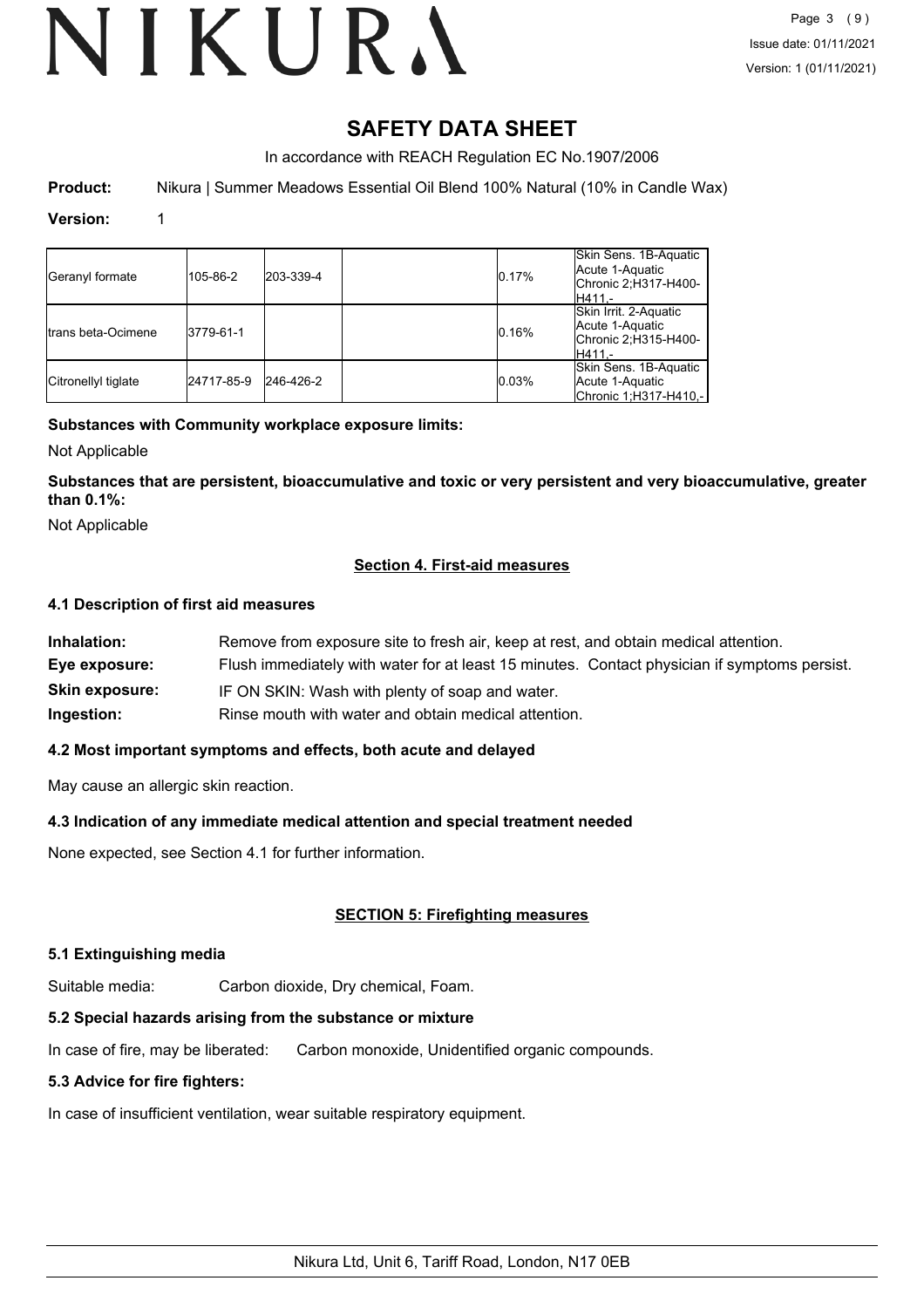# VIKURA

# **SAFETY DATA SHEET**

In accordance with REACH Regulation EC No.1907/2006

**Product:** Nikura | Summer Meadows Essential Oil Blend 100% Natural (10% in Candle Wax)

**Version:** 1

#### **Section 6. Accidental release measures**

#### **6.1 Personal precautions, protective equipment and emergency procedures:**

Avoid inhalation. Avoid contact with skin and eyes. See protective measures under Section 7 and 8.

#### **6.2 Environmental precautions:**

Keep away from drains, surface and ground water, and soil.

#### **6.3 Methods and material for containment and cleaning up:**

Remove ignition sources. Provide adequate ventilation. Avoid excessive inhalation of vapours. Contain spillage immediately by use of sand or inert powder. Dispose of according to local regulations.

#### **6.4 Reference to other sections:**

Also refer to sections 8 and 13.

## **Section 7. Handling and storage**

#### **7.1 Precautions for safe handling:**

Keep away from heat, sparks, open flames and hot surfaces. - No smoking. Use personal protective equipment as required. Use in accordance with good manufacturing and industrial hygiene practices. Use in areas with adequate ventilation Do not eat, drink or smoke when using this product.

#### **7.2 Conditions for safe storage, including any incompatibilities:**

Store in a well-ventilated place. Keep container tightly closed. Keep cool. Ground/bond container and receiving equipment. Use explosion-proof electrical, ventilating and lighting equipment. Use only non-sparking tools. Take precautionary measures against static discharge.

#### **7.3 Specific end use(s):**

Candles/Wax Melts: Use in accordance with good manufacturing and industrial hygiene practices.

#### **Section 8. Exposure controls/personal protection**

#### **8.1 Control parameters**

Workplace exposure limits: Not Applicable

#### **8.2 Exposure Controls**

#### **Eye / Skin Protection**

Wear protective gloves/eye protection/face protection

#### **Respiratory Protection**

Under normal conditions of use and where adequate ventilation is available to prevent build up of excessive vapour, this material should not require special engineering controls. However, in conditions of high or prolonged use, or high temperature or other conditions which increase exposure, the following engineering controls can be used to minimise exposure to personnel: a) Increase ventilation of the area with local exhaust ventilation. b) Personnel can use an approved, appropriately fitted respirator with organic vapour cartridge or canisters and particulate filters. c) Use closed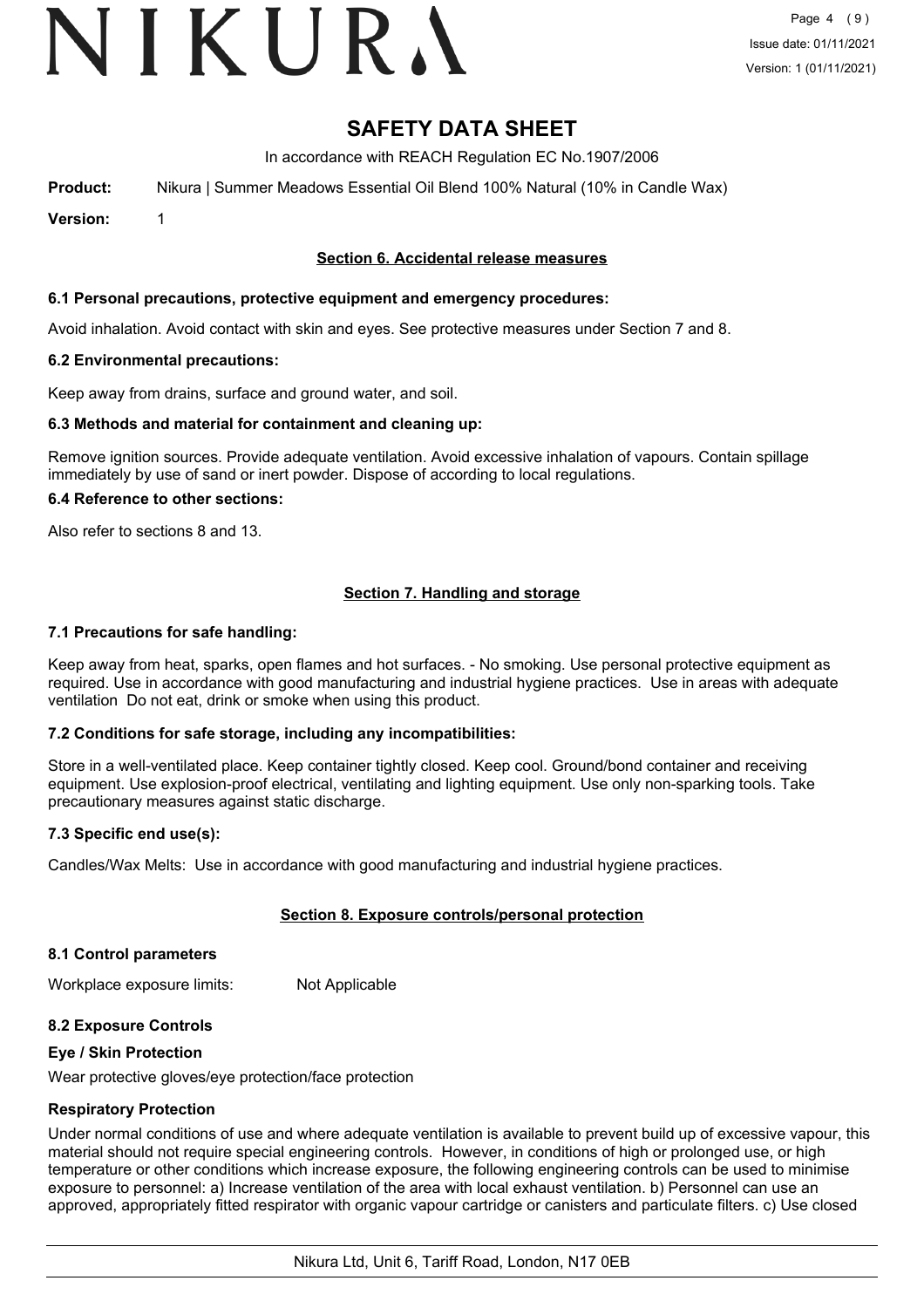# **SAFETY DATA SHEET**

In accordance with REACH Regulation EC No.1907/2006

**Product:** Nikura | Summer Meadows Essential Oil Blend 100% Natural (10% in Candle Wax)

**Version:** 1

systems for transferring and processing this material.

Also refer to Sections 2 and 7.

### **Section 9. Physical and chemical properties**

#### **9.1 Information on basic physical and chemical properties**

| Appearance:                                   | Not determined                               |
|-----------------------------------------------|----------------------------------------------|
| Odour:                                        | Not determined                               |
| <b>Odour threshold:</b>                       | Not determined                               |
| pH:                                           | Not determined                               |
| Melting point / freezing point:               | Not determined                               |
| Initial boiling point / range:                | Not determined                               |
| <b>Flash point:</b>                           | > 200 °C                                     |
| <b>Evaporation rate:</b>                      | Not determined                               |
| Flammability (solid, gas):                    | Not determined                               |
| Upper/lower flammability or explosive limits: | Product does not present an explosion hazard |
| Vapour pressure:                              | Not determined                               |
| Vapour density:                               | Not determined                               |
| <b>Relative density:</b>                      | Not determined                               |
| Solubility(ies):                              | Not determined                               |
| Partition coefficient: n-octanol/water:       | Not determined                               |
| Auto-ignition temperature:                    | Not determined                               |
| <b>Decomposition temperature:</b>             | Not determined                               |
| <b>Viscosity:</b>                             | Not determined                               |
| <b>Explosive properties:</b>                  | Not expected                                 |
| <b>Oxidising properties:</b>                  | Not expected                                 |
| 9.2 Other information:                        | None available                               |

#### **Section 10. Stability and reactivity**

#### **10.1 Reactivity:**

Presents no significant reactivity hazard, by itself or in contact with water.

# **10.2 Chemical stability:**

Good stability under normal storage conditions.

# **10.3 Possibility of hazardous reactions:**

Not expected under normal conditions of use.

# **10.4 Conditions to avoid:**

Avoid extreme heat.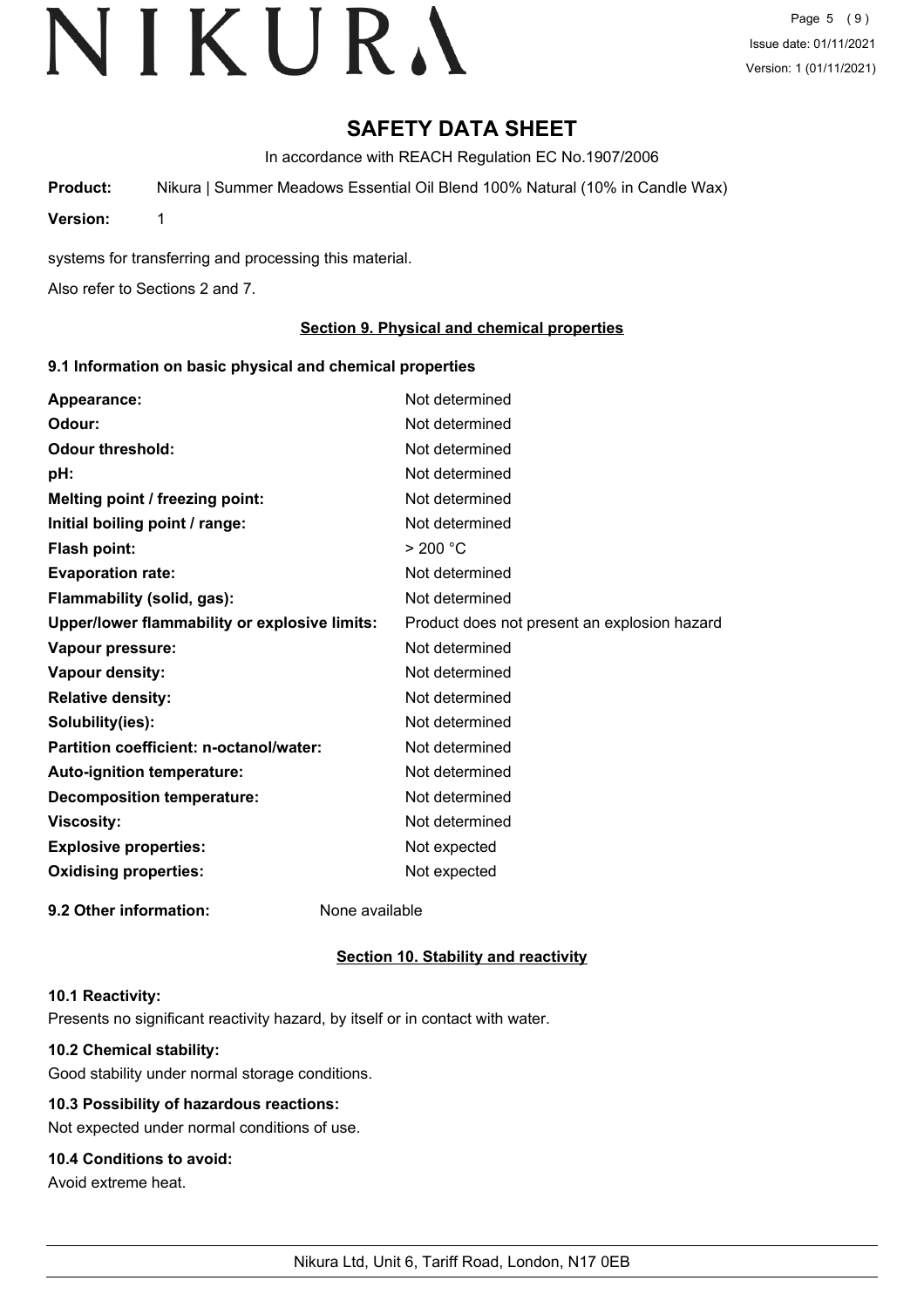# **SAFETY DATA SHEET**

In accordance with REACH Regulation EC No.1907/2006

**Product:** Nikura | Summer Meadows Essential Oil Blend 100% Natural (10% in Candle Wax)

**Version:** 1

**10.5 Incompatible materials:**

Avoid contact with strong acids, alkalis or oxidising agents.

## **10.6 Hazardous decomposition products:**

Not expected.

## **Section 11. Toxicological information**

## **11.1 Information on toxicological effects**

This mixture has not been tested as a whole for health effects. The health effects have been calculated using the methods outlined in Regulation (EC) No 1272/2008 (CLP).

| <b>Acute Toxicity:</b>                    | Based on available data the classification criteria are not met. |
|-------------------------------------------|------------------------------------------------------------------|
| <b>Acute Toxicity Oral</b>                | >5000                                                            |
| <b>Acute Toxicity Dermal</b>              | Not Applicable                                                   |
| <b>Acute Toxicity Inhalation</b>          | Not Available                                                    |
| <b>Skin corrosion/irritation:</b>         | Based on available data the classification criteria are not met. |
| Serious eye damage/irritation:            | Based on available data the classification criteria are not met. |
| <b>Respiratory or skin sensitisation:</b> | Sensitization - Skin Category 1                                  |
| Germ cell mutagenicity:                   | Based on available data the classification criteria are not met. |
| Carcinogenicity:                          | Based on available data the classification criteria are not met. |
| <b>Reproductive toxicity:</b>             | Based on available data the classification criteria are not met. |
| <b>STOT-single exposure:</b>              | Based on available data the classification criteria are not met. |
| <b>STOT-repeated exposure:</b>            | Based on available data the classification criteria are not met. |
| <b>Aspiration hazard:</b>                 | Based on available data the classification criteria are not met. |

**Information about hazardous ingredients in the mixture**

Not Applicable

Refer to Sections 2 and 3 for additional information.

# **Section 12. Ecological information**

#### **12.1 Toxicity:**

Harmful to aquatic life with long lasting effects.

| 12.2 Persistence and degradability: | Not available |
|-------------------------------------|---------------|
| 12.3 Bioaccumulative potential:     | Not available |
| 12.4 Mobility in soil:              | Not available |

**12.5 Results of PBT and vPvB assessment:**

This substance does not meet the PBT/vPvB criteria of REACH, annex XIII.

**12.6 Other adverse effects:** Not available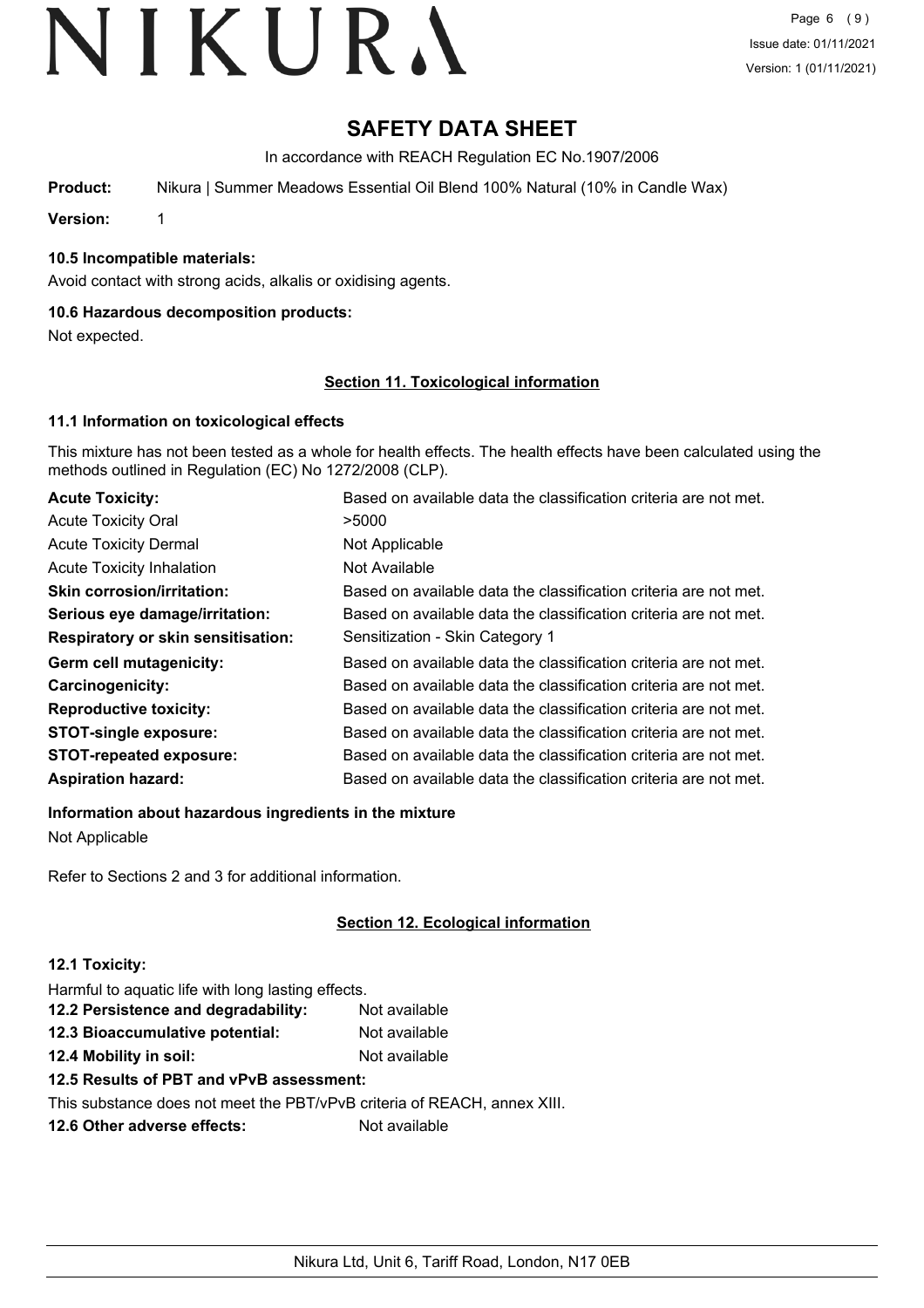# **SAFETY DATA SHEET**

In accordance with REACH Regulation EC No.1907/2006

| Nikura   Summer Meadows Essential Oil Blend 100% Natural (10% in Candle Wax)<br>Product: |  |  |
|------------------------------------------------------------------------------------------|--|--|
|------------------------------------------------------------------------------------------|--|--|

**Version:** 1

## **Section 13. Disposal considerations**

#### **13.1 Waste treatment methods:**

Dispose of in accordance with local regulations. Avoid disposing into drainage systems and into the environment. Empty containers should be taken to an approved waste handling site for recycling or disposal.

## **Section 14. Transport information**

| 14.1 UN number:                                                               | Not classified                              |
|-------------------------------------------------------------------------------|---------------------------------------------|
| 14.2 UN Proper Shipping Name:                                                 | ۰                                           |
| 14.3 Transport hazard class(es):                                              | Not classified                              |
| <b>Sub Risk:</b>                                                              | Not classified                              |
| 14.4. Packing Group:                                                          | Not classified                              |
| <b>14.5 Environmental hazards:</b>                                            | Not environmentally hazardous for transport |
| 14.6 Special precautions for user:                                            | None additional                             |
| 14.7 Transport in bulk according to Annex II of MARPOL73/78 and the IBC Code: |                                             |

Not classified

#### **Section 15. Regulatory information**

# **15.1 Safety, health and environmental regulations/legislation specific for the substance or mixture** None additional

#### **15.2 Chemical Safety Assessment**

A Chemical Safety Assessment has not been carried out for this product.

|                                 | <b>Section 16. Other information</b> |
|---------------------------------|--------------------------------------|
| <b>Concentration % Limits:</b>  | EH C3=89.29% SS 1=48.26%             |
| <b>Total Fractional Values:</b> | EH C3=1.12 SS 1=2.07                 |
| Key to revisions:               |                                      |

Not applicable

#### **Key to abbreviations:**

| <b>Abbreviation</b> | <b>Meaning</b>                                                     |
|---------------------|--------------------------------------------------------------------|
| Aquatic Acute 1     | Hazardous to the Aquatic Environment - Acute Hazard Category 1     |
| Aquatic Chronic 1   | Hazardous to the Aquatic Environment - Long-term Hazard Category 1 |
| Aquatic Chronic 2   | Hazardous to the Aquatic Environment - Long-term Hazard Category 2 |
| Aquatic Chronic 4   | Hazardous to the Aquatic Environment - Long-term Hazard Category 4 |
| Asp. Tox 1          | <b>Aspiration Hazard Category 1</b>                                |
| Eye Dam. 1          | Eye Damage / Irritation Category 1                                 |
| $Eye$ Irrit. 2      | Eye Damage / Irritation Category 2                                 |
| Flam. Liq. 3        | Flammable Liquid, Hazard Category 3                                |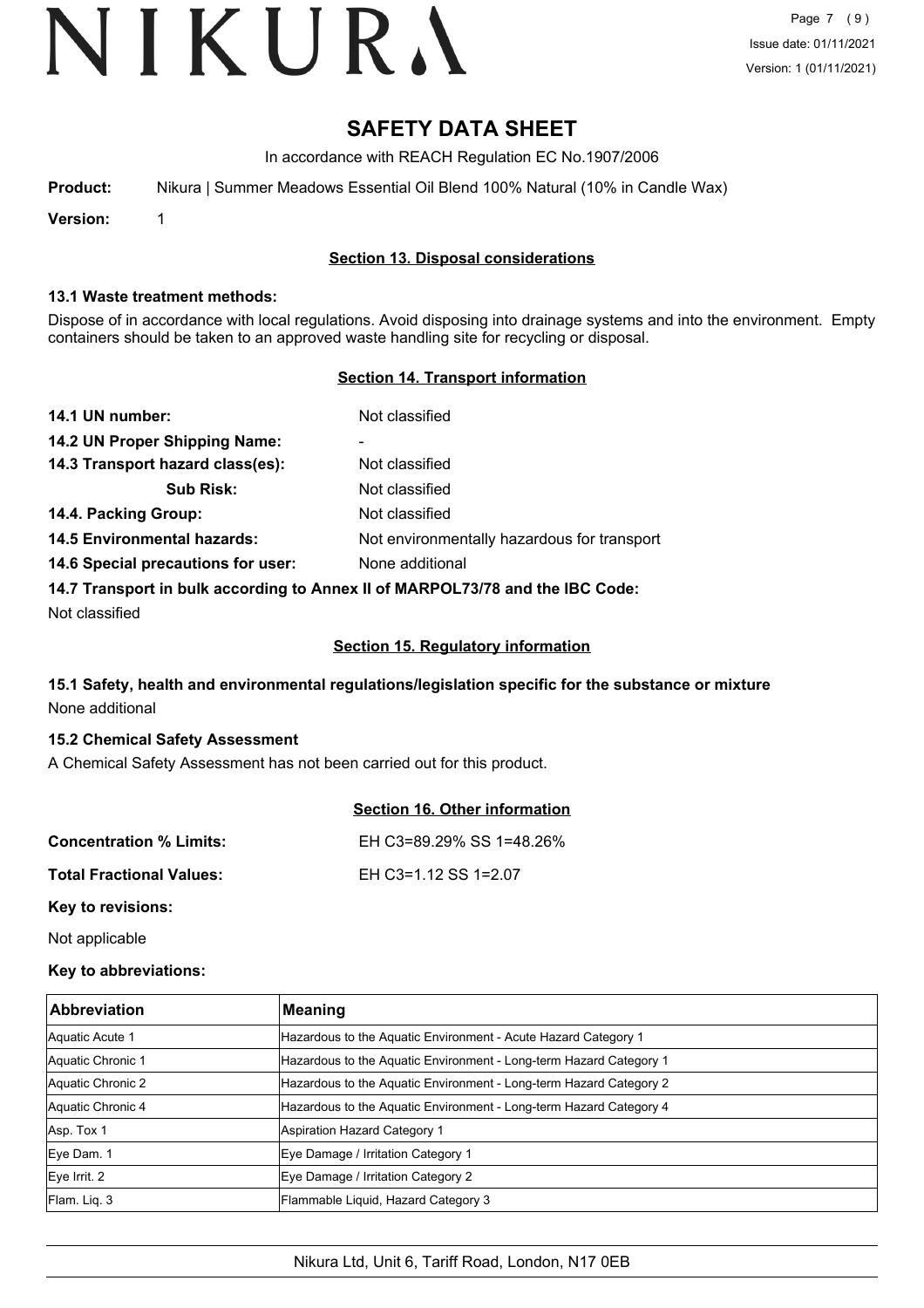# **SAFETY DATA SHEET**

In accordance with REACH Regulation EC No.1907/2006

**Product:** Nikura | Summer Meadows Essential Oil Blend 100% Natural (10% in Candle Wax)

## **Version:** 1

| H226             | Flammable liquid and vapour.                                                                                                        |
|------------------|-------------------------------------------------------------------------------------------------------------------------------------|
| H304             | May be fatal if swallowed and enters airways.                                                                                       |
| H315             | Causes skin irritation.                                                                                                             |
| H317             | May cause an allergic skin reaction.                                                                                                |
| H318             | Causes serious eye damage.                                                                                                          |
| H319             | Causes serious eye irritation.                                                                                                      |
| H400             | Very toxic to aquatic life.                                                                                                         |
| H410             | Very toxic to aquatic life with long lasting effects.                                                                               |
| H411             | Toxic to aquatic life with long lasting effects.                                                                                    |
| H413             | May cause long lasting harmful effects to aquatic life.                                                                             |
| P210             | Keep away from heat, sparks, open flames and hot surfaces. - No smoking.                                                            |
| P233             | Keep container tightly closed.                                                                                                      |
| P240             | Ground/bond container and receiving equipment.                                                                                      |
| P241             | Use explosion-proof electrical, ventilating and lighting equipment.                                                                 |
| P242             | Use only non-sparking tools.                                                                                                        |
| P243             | Take precautionary measures against static discharge.                                                                               |
| P261             | Avoid breathing vapour or dust.                                                                                                     |
| P <sub>264</sub> | Wash hands and other contacted skin thoroughly after handling.                                                                      |
| P272             | Contaminated work clothing should not be allowed out of the workplace.                                                              |
| P273             | Avoid release to the environment.                                                                                                   |
| P280             | Wear protective gloves/eye protection/face protection.                                                                              |
| P301/310         | IF SWALLOWED: Immediately call a POISON CENTER or doctor/physician.                                                                 |
| P302/352         | IF ON SKIN: Wash with plenty of soap and water.                                                                                     |
| P303/361/353     | IF ON SKIN (or hair): Remove/take off immediately all contaminated clothing. Rinse skin with water/shower.                          |
| P305/351/338     | IF IN EYES: Rinse cautiously with water for several minutes. Remove contact lenses, if present and easy to<br>do. Continue rinsing. |
| P310             | Immediately call a POISON CENTER or doctor/physician.                                                                               |
| P331             | Do not induce vomiting.                                                                                                             |
| P332/313         | If skin irritation occurs: Get medical advice/attention.                                                                            |
| P333/313         | If skin irritation or rash occurs: Get medical advice/attention.                                                                    |
| P337/313         | If eye irritation persists: Get medical advice/attention.                                                                           |
| P362             | Take off contaminated clothing and wash before reuse.                                                                               |
| P363             | Wash contaminated clothing before reuse.                                                                                            |
| P370/378         | In case of fire: Use carbon dioxide, dry chemical, foam for extinction.                                                             |
| P391             | Collect spillage.                                                                                                                   |
| P403/235         | Store in a well-ventilated place. Keep cool.                                                                                        |
| P405             | Store locked up.                                                                                                                    |
| P501             | Dispose of contents/container to approved disposal site, in accordance with local regulations.                                      |
| Skin Irrit. 2    | Skin Corrosion / Irritation Category 2                                                                                              |
| Skin Sens. 1     | Sensitization - Skin Category 1                                                                                                     |
| Skin Sens. 1B    | Sensitization - Skin Category 1B                                                                                                    |

The information in this safety data sheet is to the best of our knowledge true and accurate but all data, instructions,